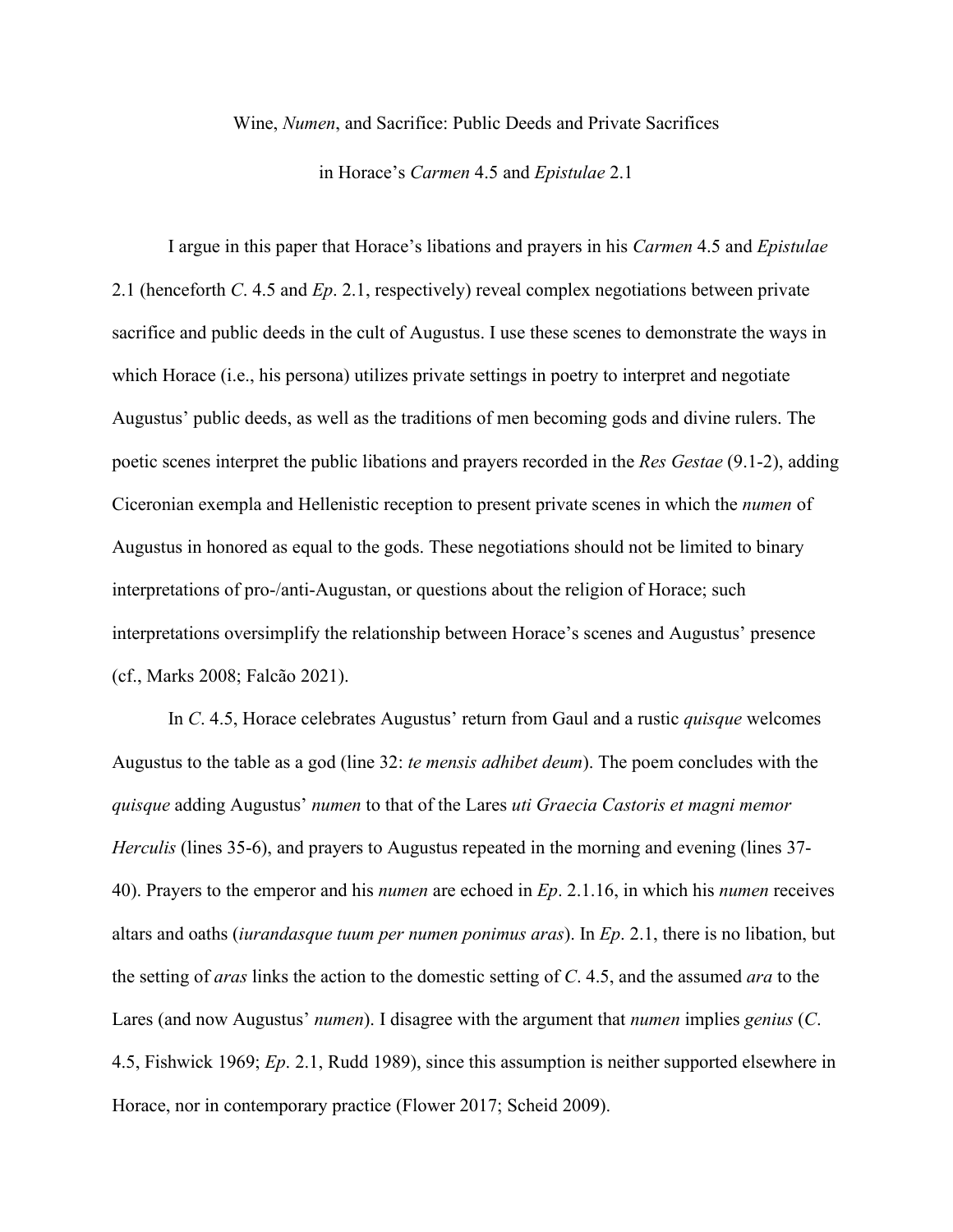Horace in these scenes links status of the emperor's *numen* to that of other gods: *C*.

4.5.35-6, Hercules, Castor; *Ep*. 2.1.5, Romulus, Liber, Castor, and Pollux). These divine exempla derive from Cicero's *Natura Deorum* 2.62, in which Hercules, Castor, Pollux, Aesculapius, Liber, and Romulus represent men who achieved divinity through their deeds in life. Horace's repetition of these exempla, with the exclusion of Aesculapius (not named in extant works), makes no outright promise of divinity, but rather these exempla, I argue, demonstrate ongoing negotiations between public and private practice. The public deeds of Augustus pervade the private practices of these sacrifices and prayers, but they do not in and of themselves make him a god in Horace's scenes.

Horace additionally employs and invokes Hellenistic encomia, specifically Theocritus' *Idyll* 17, in order to further complicate the negotiations between public and private. Just as Cicero's exempla achieved divinity through their deeds, *Idyll* 17 honors the *καλὰ ἔργα* of the deified Ptolemy Philadelphus (Hunter 2003). Similar to both Roman Republican and Hellenistic practices, Horace presents Augustus as a good ruler in *C*. 4.5, and *Ep*. 2.1, who, on account of his great deeds, possesses a divine *numen*. Horace's scenes differ in that Augustus is honored in a private setting rather than with public cult and encomia, and that it is his *numen*, not the man himself, which is honored.

The negotiations of *C*. 4.5 and *Ep*. 2.1 bring the public deeds of Augustus into private and domestic settings, where the emperor's *numen* is honored on par with the gods. Horace alters the expectations of Cicero's divine exempla and Theocritus' encomium to demonstrate how Augustus' *numen* receives sacrifices and prayers in private spaces. Horace does not explicitly address the expectation of divinity, but he acknowledges the precedents while subverting them with the private setting and emperor's *numen*.